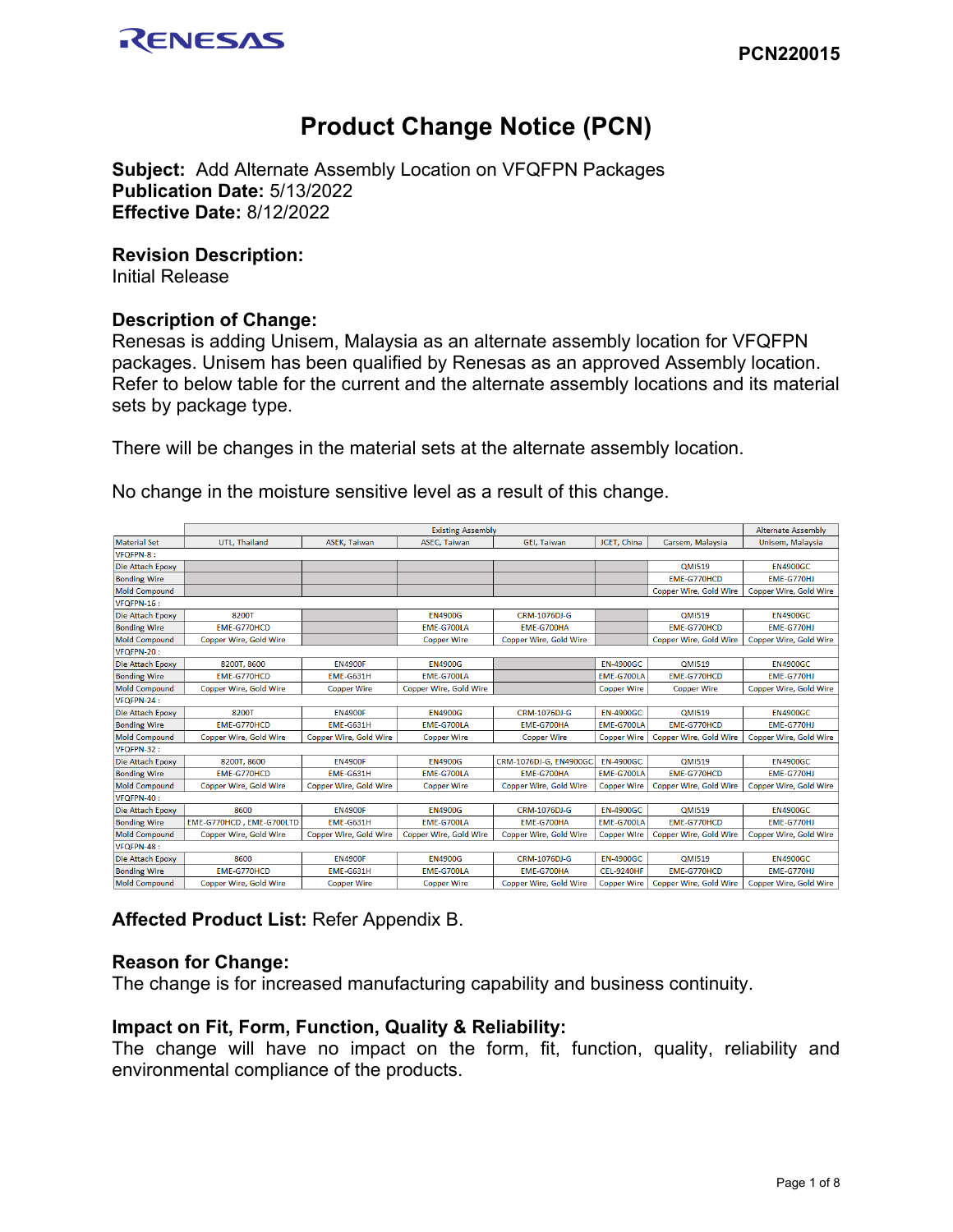

# **Product Identification:**

Assembly lot# with prefix "Z" denote Unisem, Malaysia.

**Qualification Status:** Completed. Refer Appendix A. Unisem site qualification report is available on request. **Sample Availability Date:** 6 weeks from sample request date **Device Material Declaration:** Available on request

Note:

- 1. Acknowledgement must be received by Renesas within 30 days or Renesas will consider the change as approved.
- 2. If timely acknowledgement is provided by Customer, then Customer shall have 90 days from the date of receipt of this PCN to make any objections to this PCN. If Customer fails to make objections to this PCN within 90 days of the receipt of the PCN then Renesas will consider the PCN changes as approved.
- 3. If customer cannot accept the PCN then customer must provide Renesas with a last time buy demand and purchase order.

**For additional information regarding this notice, please contact idt-pcn@lm.renesas.com**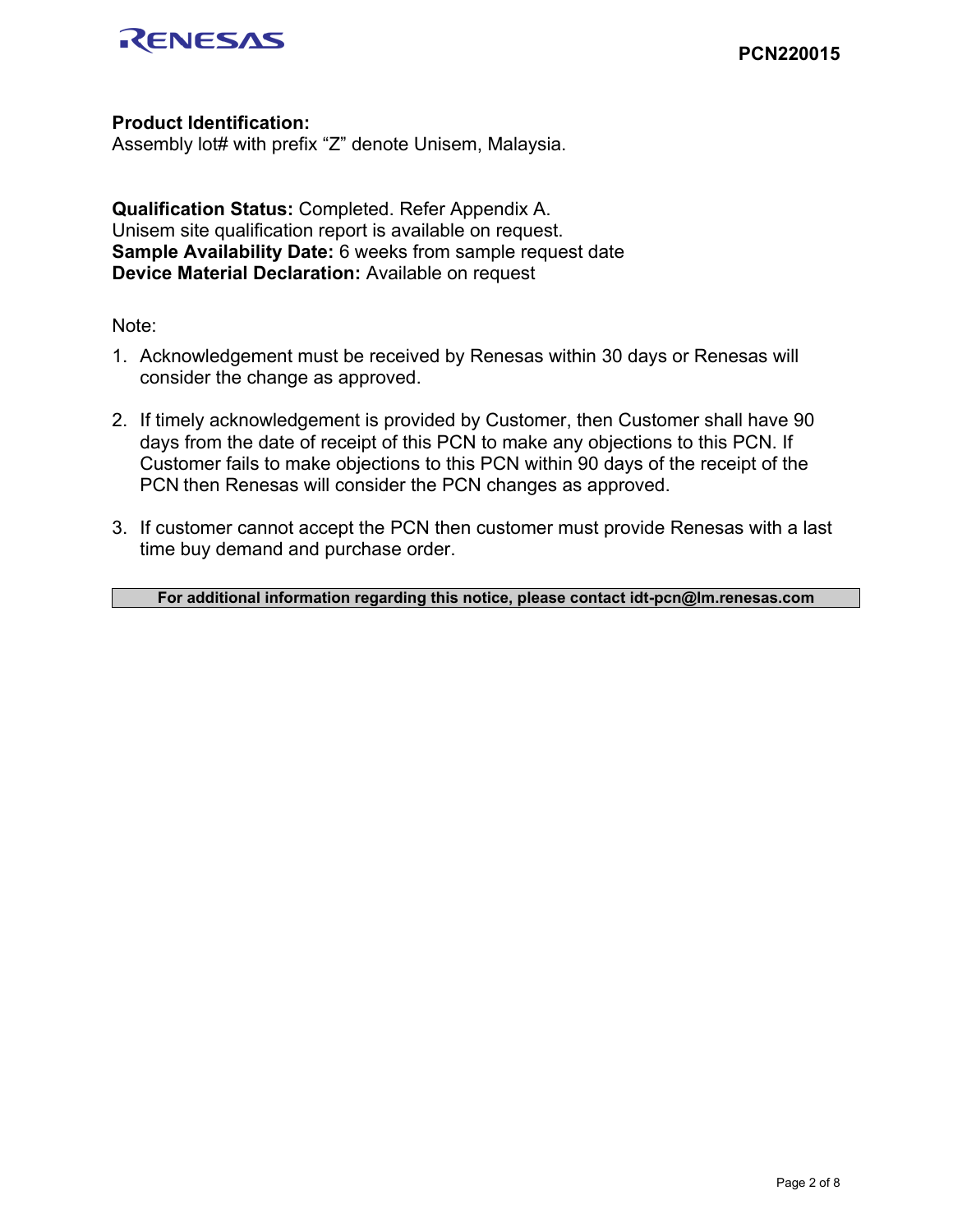

## **Appendix A - Qualification Results**

**Affected Package:** VFQFPN-16, VFQFPN-32, VFQFPN-40, VFQFPN-48 **Qual Vehicle:** VFQFPN-48 **Assembly Material:** As shown in page 1 **Qual Plan & Results:** Tests are in accordance with JEDEC47 recommended tests.

| <b>Test Descriptions</b>               | <b>Test Method</b> | <b>Test Results (Rej/SS)</b> |                  |              |
|----------------------------------------|--------------------|------------------------------|------------------|--------------|
|                                        |                    | Lot 1                        | $\mathsf{Lot}$ 2 | Lot 3        |
|                                        |                    | (Gold wire,                  | (Gold wire,      | (Gold wire,  |
|                                        |                    | Copper wire)                 | Copper wire)     | Copper wire) |
| * Temperature Cycling                  | JESD22-A104        | 0/25                         | 0/25             | 0/25         |
| (-55°C to 125°C, 700 cycles)           |                    | 0/25                         | 0/25             | 0/25         |
| * HAST - biased                        | JESD22-A110        | 0/25                         | 0/25             | 0/25         |
| (130°C/85% RH, 96 Hrs)                 |                    | 0/25                         | 0/25             | 0/25         |
| <b>High Temperature Storage Bake</b>   | JESD22-A103        | 0/25                         | 0/25             | 0/25         |
| $(150^{\circ}C, 1000$ Hrs)             |                    | 0/25                         | 0/25             | 0/25         |
| <b>Ball Shear Test</b>                 | JESD22-B116        | 0/5                          | 0/5              | 0/5          |
|                                        |                    | 0/5                          | 0/5              | 0/5          |
| <b>Bond Pull Test</b>                  | MIL-STD-883        | 0/5                          | 0/5              | 0/5          |
|                                        | (Method 2011)      | 0/5                          | 0/5              | 0/5          |
| <b>Physical Dimensions</b>             | JESD22-B100        | 0/30                         | 0/30             | 0/30         |
|                                        |                    | 0/30                         | 0/30             | 0/30         |
| <b>Moisture Sensitivity Level, MSL</b> | J-STD-20 /         | 0/25                         | 0/25             |              |
|                                        | MSL 3, 260°C       | 0/25                         | 0/25             |              |

*\*Tests were subjected to Preconditioning per JESD22-A113 prior to stress test* 

# **Affected Package:** VFQFPN-8, VFQFPN-20, VFQFPN-24

**Qual Vehicle:** VFQFPN-24

**Assembly Material:** As shown in page 1

**Qual Plan & Results:** Tests are in accordance with JEDEC47 recommended tests.

| <b>Test Descriptions</b>               | <b>Test Method</b> | <b>Test Results (Rej/SS)</b> |                  |              |
|----------------------------------------|--------------------|------------------------------|------------------|--------------|
|                                        |                    | Lot 1                        | $\mathsf{Lot}$ 2 | Lot 3        |
|                                        |                    | (Gold wire,                  | (Gold wire,      | (Gold wire,  |
|                                        |                    | Copper wire)                 | Copper wire)     | Copper wire) |
| * Temperature Cycling                  | JESD22-A104        | 0/25                         | 0/25             | 0/25         |
| (-55°C to 125°C, 700 cycles)           |                    | 0/25                         | 0/25             | 0/25         |
| * HAST - biased                        | JESD22-A110        | 0/25                         | 0/25             | 0/25         |
| (130°C/85% RH, 96 Hrs)                 |                    | 0/25                         | 0/25             | 0/25         |
| High Temperature Storage Bake          | JESD22-A103        | 0/25                         | 0/25             | 0/25         |
| $(150^{\circ}C, 1000$ Hrs)             |                    | 0/25                         | 0/25             | 0/25         |
| <b>Ball Shear Test</b>                 | JESD22-B116        | 0/5                          | 0/5              | 0/5          |
|                                        |                    | 0/5                          | 0/5              | 0/5          |
| <b>Bond Pull Test</b>                  | MIL-STD-883        | 0/5                          | 0/5              | 0/5          |
|                                        | (Method 2011)      | 0/5                          | 0/5              | 0/5          |
| <b>Physical Dimensions</b>             | <b>JESD22-B100</b> | 0/30                         | 0/30             | 0/30         |
|                                        |                    | 0/30                         | 0/30             | 0/30         |
| <b>Moisture Sensitivity Level, MSL</b> | J-STD-20 /         | 0/25                         | 0/25             |              |
|                                        | MSL 1, 260°C       | 0/25                         | 0/25             |              |

*\*Tests were subjected to Preconditioning per JESD22-A113 prior to stress test*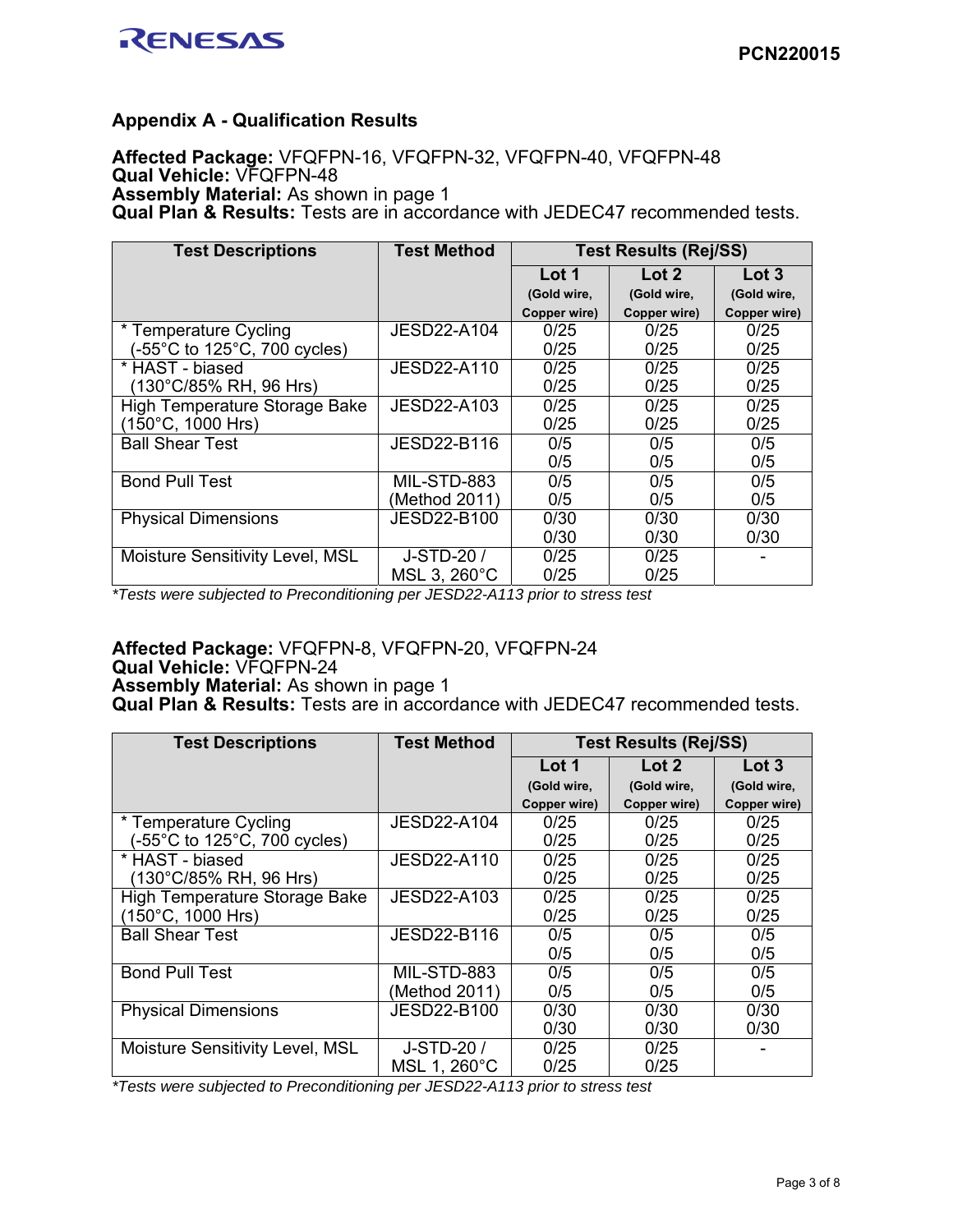| 1894K-32LF         | 5P49V6913AROONLGI8 | 6ADI49450NDG8  | 6V41462NLGI8      |
|--------------------|--------------------|----------------|-------------------|
| 1894K-32LFT        | 5P49V6913AROOTNLGI | 6ADI49450NDGH  | 6V41466NDGI       |
| 1894K-40LF         | 5P49V6914AROONLGI8 | 6ADI49450NDGH8 | 6V41466NDGI8      |
| 1894K-40LFT        | 5P49V6914AROOTNLGI | 6INT61041NDG   | 6V41516NLG        |
| 1894K-43LF         | 5P49V6965AROONLGI8 | 6INT61041NDG/W | 6V41516NLG8       |
| 1894KI-40LF        | 5P49V6965AROOTNLGI | 6INT61041NDG8  | 6V41530NLG        |
| 1894KI-40LFT       | 5P50901NBGI        | 6P40110BNLGI   | 6V41530NLG8       |
| 55705SNBGI         | 5P50901NBGI8       | 6P40110BNLGI8  | 6V41537BNLG       |
| 55705SNBGI8        | 5P50902NBGI        | 6P40110NLGI    | 6V41537BNLG8      |
| 5L35023BROOTNLGI   | 5P50902NBGI8       | 6P40110NLGI8   | 6V41537NLG        |
| 5L35023BROOTNLGI8  | 5P50912NBGI        | 6P40210NLGI    | 6V41537NLG8       |
| 5P1103AROOTNLGI    | 5P50912NBGI8       | 6P40210NLGI8   | 6V41538NLG        |
| 5P1103AROOTNLGI8   | 5P50913NBGI        | 6P41281NLG     | 6V41538NLG8       |
| 5P1105AROOTNLGI    | 5P50913NBGI8       | 6P41281NLG8    | 6V41539NLG        |
| 5P1105AROOTNLGI8   | 5P83908NDGK        | 6P41282NDG     | 6V41539NLG8       |
| 5P35023BROOTNLGI   | 5P83908NDGK8       | 6P41282NDG8    | 6V41542NLG        |
| 5P35023BROOTNLGI8  | 5PB1110NDGI        | 6P41283NDG     | 6V41542NLG8       |
| 5P49V5901AROONLGI8 | 5PB1110NDGI8       | 6P41283NDG8    | 6V41545NLG        |
| 5P49V5901AROOTNLGI | 5PB1110NDGK        | 6P41310NLGI    | 6V41545NLG8       |
| 5P49V5901BROONLGI8 | 5PB1110NDGK8       | 6P41310NLGI8   | 6V41555BNLG       |
| 5P49V5901BROOTNLGI | 5PB1206NDGK        | 6P41312NLG     | 6V41555BNLG8      |
| 5P49V5913AROONLGI8 | 5PB1206NDGK8       | 6P41312NLG8    | 6V41555NLG        |
| 5P49V5913AROOTNLGI | 5PB1216NDGK        | 6P41360NLG     | 6V41555NLG8       |
| 5P49V5913BROONLGI8 | 5PB1216NDGK8       | 6P41360NLG8    | 6V41564NLGI       |
| 5P49V5913BROOTNLGI | 5V41064NLG         | 6P41501NLG     | 6V41564NLGI8      |
| 5P49V5914AROONLGI8 | 5V41064NLG8        | 6P41501NLG8    | 6V41565NLGI       |
| 5P49V5914AROOTNLGI | 5V41064NLGI        | 6P41558BNLGI   | 6V41565NLGI8      |
| 5P49V5914BROONLGI8 | 5V41064NLGI8       | 6P41558BNLGI8  | 6V41606BNLG       |
| 5P49V5914BROOTNLGI | 5V41065NLG         | 6P41561NLGI    | 6V41606BNLG8      |
| 5P49V5923AROONLGI8 | 5V41065NLG8        | 6P41561NLGI8   | 6V41630BNLG       |
| 5P49V5923AROOTNLGI | 5V41065NLGI        | 6P50016BNLGI   | 6V41630BNLG8      |
| 5P49V5923BROONLGI8 | 5V41065NLGI8       | 6P50016BNLGI8  | 6V41638BNLG       |
| 5P49V5923BROOTNLGI | 5V41185NLG         | 6U41362NLG     | 6V41638BNLG8      |
| 5P49V5925AROONLGI8 | 5V41185NLG8        | 6U41362NLG8    | 6V41642BNLG       |
| 5P49V5925AROOTNLGI | 5V41185NLGI        | 6U49420DNDG    | 6V41642BNLG8      |
| 5P49V5925BROONLGI8 | 5V41185NLGI8       | 6U49420DNDG8   | 6V41742BKLF       |
| 5P49V5925BROOTNLGI | 5V41234NLG         | 6U49420DNDGH   | 6V41742BKLFT      |
| 5P49V5927AROONLGI8 | 5V41234NLG8        | 6U49420DNDGH8  | 6V49323ANLGI      |
| 5P49V5927AROOTNLGI | 5V41234NLGI        | 6V31024NLG     | 6V49323ANLGI8     |
| 5P49V5927BROONLGI8 | 5V41234NLGI8       | 6V31024NLG8    | 6V49R901-158NLGI8 |
| 5P49V5927BROOTNLGI | 5V41235NLG         | 6V40102NLGI    | 6V61036NDG        |
| 5P49V5929AROONLGI8 | 5V41235NLG8        | 6V40102NLGI8   | 6V61036NDG8       |
| 5P49V5929AROOTNLGI | 5V41235NLGI        | 6V41295NLG     | 6V61201BNLGI      |
| 5P49V5929BROONLGI8 | 5V41235NLGI8       | 6V41295NLG8    | 6V61201BNLGI8     |
| 5P49V5929BROOTNLGI | 6ADI31051NLG       | 6V41295NLGI    | 74FCT3807SNDGI    |
| 5P49V6901AROONLGI8 | 6ADI31051NLG8      | 6V41295NLGI8   | 74FCT3807SNDGI8   |
| 5P49V6901AROOTNLGI | 6ADI49450NDG       | 6V41462NLGI    | 810N322BKI-02LF   |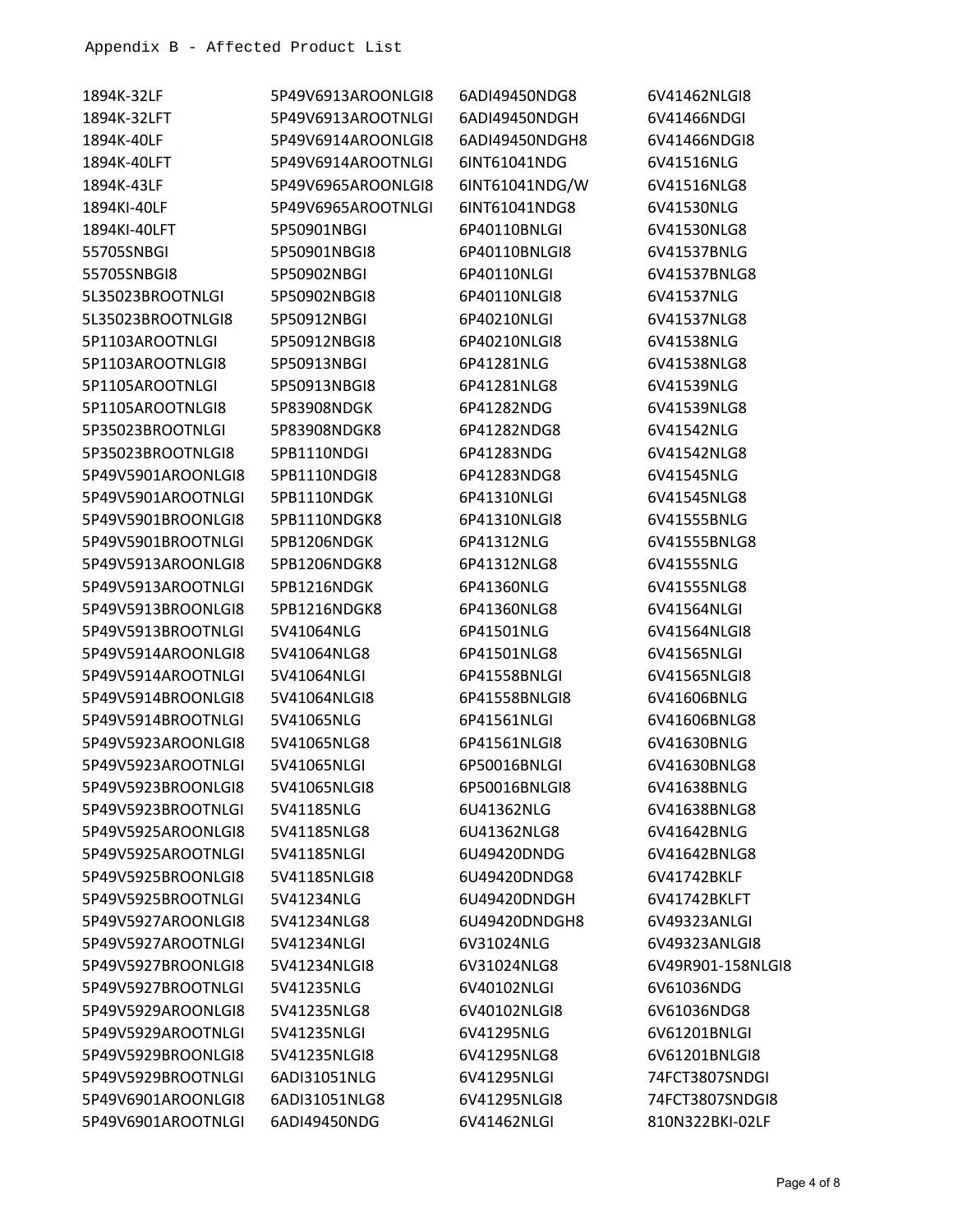810N322BKI-02LFT 854S01AKILFT 8S58021AKILFT-09 8T49N006ANLGI8 813N252BKI-04LF 854S712AKILF 8S58035AKILF 8T49N008ANLGI 813N252BKI-04LFT 854S712AKILFT 8S58035AKILFT 8T49N008ANLGI8 813N252BKI-09LF 858S011AKILF 8S89296NLGI 8T49N234NLGI 813N252BKI-09LFT 858S011AKILFT 8S89296NLGI8 8T49N234NLGI8 813N252DKI-02LF 8C83S111AKILF 8S89831AKILF 8T49N240NLGI 813N252DKI-02LFT 8C83S111AKILFT 8S89831AKILFT 8T49N240NLGI8 841N254BKILF 8L3010ANLGI 8S89832AKILF 8T49N241NLGI 841N254BKILFT 8L3010ANLGI8 8S89832AKILFT 8T49N241NLGI8 841N4830AKI-09LF 8L30110NLGI 8S89833AKILF 8T49N242NLGI 841N4830AKI-09LFT 8L30110NLGI8 8S89833AKILF/W 8T49N242NLGI8 841N4830AKILF 8L30205NLGI 8S89833AKILFT 8T53S111NLGI 841N4830AKILFT 8L30205NLGI8 8S89874BKILF 8T53S111NLGI8 841N4830BKI-09LF 8L30210NLGI 8S89874BKILF/W 8T73S1802NLGI 841N4830BKI-09LFT 8L30210NLGI8 8S89874BKILFT 8T73S1802NLGI/W 841N4830BKILF 8P34S1102NLGI 8SLVD1204-33NLGI 8T73S1802NLGI8 841N4830BKILF/W 8P34S1102NLGI8 8SLVD1204-33NLGI8 8T73S208B-01NLGI 841N4830BKILFT 8P34S1106NLGI 8SLVD1204NLGI 8T73S208B-01NLGI8 842S14BK-02LF 8P34S1106NLGI8 8SLVD1204NLGI/W 8T73S208BNLGI 8430S07AKILF 8P34S1204NLGI 8SLVD1204NLGI8 8T73S208BNLGI8 8430S07AKILFT 8P34S1204NLGI/W 8SLVD1212ANLGI 8T73S208CNLGI 843N571AKILF 8P34S1204NLGI8 8SLVD1212ANLGI/W 8T73S208CNLGI8 843N571AKILFT 8P34S1212NLGI 8SLVD1212ANLGI8 8T74S208ANLGI 843N571BKILF 8P34S1212NLGI8 8SLVD2102NLGI 8T74S208ANLGI8 843N571BKILFT 8P34S2102NLGI 8SLVD2102NLGI/W 8T74S208BNLGI 843S104BKI-133LF 8P34S2102NLGI/W 8SLVD2102NLGI8 8T74S208BNLGI8 843S104BKI-133LFT 8P34S2102NLGI8 8SLVP1102ANLGI 8T74S208C-01NLGI 843S304BKI-100LF 8P34S2106NLGI 8SLVP1102ANLGI/W 8T74S208C-01NLGI8 843S304BKI-100LFT 8P34S2106NLGI/W 8SLVP1102ANLGI8 8T79S308NLGI 849N212CKI-010LF 8P34S2106NLGI8 8SLVP1104ANLGI 8T79S308NLGI/W 849N212CKI-010LFT 8P391208NLGI 8SLVP1104ANLGI8 8T79S308NLGI8 851S201CKILF 8P391208NLGI/W 8SLVP1212ANLGI 8T79S828-08NLGI 851S201CKILFT 8P391208NLGI8 8SLVP1212ANLGI/W 8T79S828-08NLGI8 853S012AKILF 8P791208NLGI 8SLVP1212ANLGI8 8V41N004NLGI 853S012AKILFT 8P791208NLGI/W 8SLVP2102ANLGI 8V41N004NLGI8 853S01AKILF 8P791208NLGI8 8SLVP2102ANLGI/W 8V44N003-497NLGI 853S01AKILF5 8P79208NLGI 8SLVP2102ANLGI8 8V44N003-497NLGI8 853S01AKILFT 8P79208NLGI/W 8SLVP2106ANLGI 8V44N003NLGI 853S111BKILF 8P79208NLGI8 8SLVP2106ANLGI/W 8V44N003NLGI8 853S111BKILF/W 8P79818NLGI 8SLVP2106ANLGI8 8V74S4622NLGI 853S111BKILFT 8P79818NLGI/W 8T39204NLGI 8V74S4622NLGI/W 853S12AKILF 8P79818NLGI8 8T39204NLGI8 8V74S4622NLGI8 853S12AKILFT 8RP1204NLGI 8T39S08ANLGI 8V89308ANLGI 853S9252BKILF 8RP1204NLGI8 8T39S08ANLGI8 8V89308ANLGI8 853S9252BKILF/W 8S58021AKILF 8T49N004ANLGI 8V89704ANLGI 853S9252BKILFT 8S58021AKILF-09 8T49N004ANLGI8 8V89704ANLGI8 854S01AKILF 8S58021AKILFT 8T49N006ANLGI 8V97051ANLGI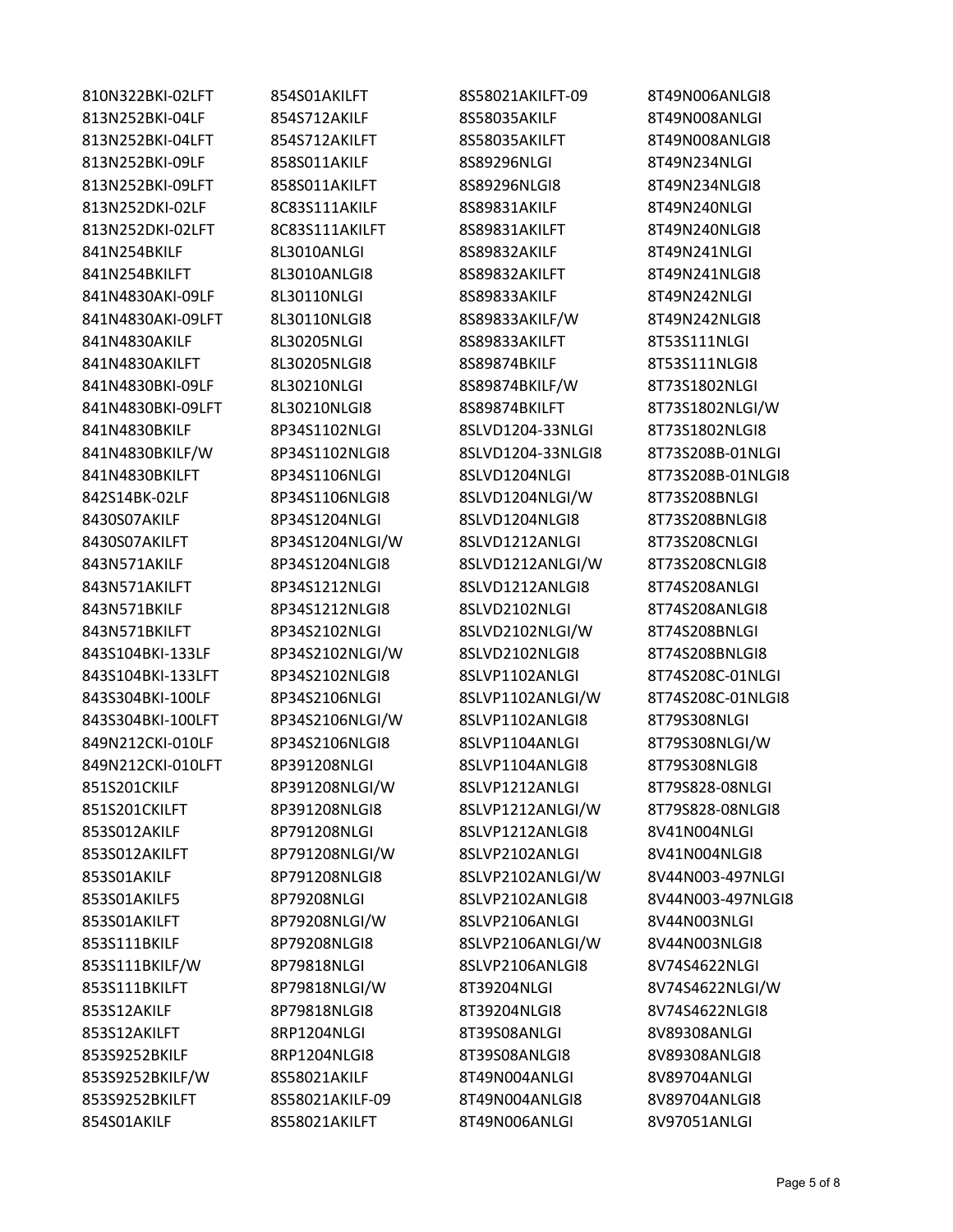| 8V97051ANLGI/W    | 9DBL0651BKILF      | 9DBU0531AKILFT | 9DBV0431AKLF   |
|-------------------|--------------------|----------------|----------------|
| 8V97051ANLGI8     | 9DBL0651BKILFT     | 9DBU0531AKLF   | 9DBV0431AKLFT  |
| 8V97051LNLGI      | 9DBL0653ANDGI      | 9DBU0531AKLFT  | 9DBV0441AKILF  |
| 8V97051LNLGI/W    | 9DBL0653ANDGI8     | 9DBU0541AKILF  | 9DBV0441AKILFT |
| 8V97051LNLGI8     | 9DBL0741BKILF      | 9DBU0541AKILFT | 9DBV0441AKLF   |
| 8V97051NLGI       | 9DBL0741BKILFT     | 9DBU0541AKLF   | 9DBV0441AKLFT  |
| 8V97051NLGI/W     | 9DBL0751BKILF      | 9DBU0541AKLFT  | 9DBV0531AKILF  |
| 8V97051NLGI8      | 9DBL0751BKILFT     | 9DBU0631AKILF  | 9DBV0531AKILFT |
| 8V97052NLGI       | 9DBL07P1BROOTKILF  | 9DBU0631AKILFT | 9DBV0531AKLF   |
| 8V97052NLGI8      | 9DBL07P1BROOTKILFT | 9DBU0631AKLF   | 9DBV0531AKLFT  |
| 8V97053LNLGI      | 9DBL0841BKILF      | 9DBU0631AKLFT  | 9DBV0541AKILF  |
| 8V97053LNLGI/W    | 9DBL0841BKILFT     | 9DBU0641AKILF  | 9DBV0541AKILFT |
| 8V97053LNLGI8     | 9DBL0843ANDGI      | 9DBU0641AKILFT | 9DBV0541AKLF   |
| 8V97053NLGI       | 9DBL0843ANDGI8     | 9DBU0641AKLF   | 9DBV0541AKLFT  |
| 8V97053NLGI/W     | 9DBL0851BKILF      | 9DBU0641AKLFT  | 9DBV0631BKILF  |
| 8V97053NLGI8      | 9DBL0851BKILFT     | 9DBU0731AKILF  | 9DBV0631BKILFT |
| 932SQ428AKLF      | 9DBL0853ANDGI      | 9DBU0731AKILFT | 9DBV0631BKLF   |
| 932SQ428AKLF-INT  | 9DBL0853ANDGI8     | 9DBU0741AKILF  | 9DBV0631BKLFT  |
| 932SQ428AKLFT     | 9DBL0941BKILF      | 9DBU0741AKILFT | 9DBV0641AKILF  |
| 932SQ428AKLFT-INT | 9DBL0941BKILFT     | 9DBU0741AKLF   | 9DBV0641AKILFT |
| 932SQ430AKLF      | 9DBL0951BKILF      | 9DBU0741AKLFT  | 9DBV0641AKLF   |
| 932SQ430AKLFT     | 9DBL0951BKILFT     | 9DBU0831AKILF  | 9DBV0641AKLFT  |
| 9D61025BKILF      | 9DBL09P1BROOTKILF  | 9DBU0831AKILFT | 9DBV0731AKILF  |
| 9D61025BKILFT     | 9DBL09P1BROOTKILFT | 9DBU0831AKLF   | 9DBV0731AKILFT |
| 9DBL0242BKILF     | 9DBL411BKILF       | 9DBU0831AKLFT  | 9DBV0731AKLF   |
| 9DBL0242BKILFT    | 9DBL411BKILFT      | 9DBU0841AKILF  | 9DBV0731AKLFT  |
| 9DBL0243ANLGI     | 9DBL411BKLF        | 9DBU0841AKILFT | 9DBV0741AKILF  |
| 9DBL0243ANLGI8    | 9DBL411BKLF-INT    | 9DBU0841AKLF   | 9DBV0741AKILFT |
| 9DBL0252BKILF     | 9DBL411BKLFT       | 9DBU0841AKLFT  | 9DBV0741AKLF   |
| 9DBL0252BKILF/W   | 9DBL411BKLFT-INT   | 9DBU0931AKILF  | 9DBV0741AKLFT  |
| 9DBL0252BKILFT    | 9DBU0231AKILF      | 9DBU0931AKILFT | 9DBV0831AKILF  |
| 9DBL0253ANLGI     | 9DBU0231AKILFT     | 9DBU0931AKLF   | 9DBV0831AKILFT |
| 9DBL0253ANLGI8    | 9DBU0231AKLF       | 9DBU0931AKLFT  | 9DBV0831AKLF   |
| 9DBL0442BKILF     | 9DBU0231AKLFT      | 9DBU0941AKILF  | 9DBV0831AKLFT  |
| 9DBL0442BKILFT    | 9DBU0241AKILF      | 9DBU0941AKILFT | 9DBV0841AKILF  |
| 9DBL0443ANLGI     | 9DBU0241AKILFT     | 9DBU0941AKLF   | 9DBV0841AKILFT |
| 9DBL0443ANLGI8    | 9DBU0241AKLF       | 9DBU0941AKLFT  | 9DBV0841AKLF   |
| 9DBL0452BKILF     | 9DBU0241AKLFT      | 9DBV0231AKILF  | 9DBV0841AKLFT  |
| 9DBL0452BKILFT    | 9DBU0431AKILF      | 9DBV0231AKILFT | 9DBV0931AKILF  |
| 9DBL0453ANLGI     | 9DBU0431AKILFT     | 9DBV0231AKLF   | 9DBV0931AKILFT |
| 9DBL0453ANLGI8    | 9DBU0431AKLF       | 9DBV0231AKLFT  | 9DBV0931AKLF   |
| 9DBL0455NLGI      | 9DBU0431AKLFT      | 9DBV0241AKILF  | 9DBV0931AKLFT  |
| 9DBL0455NLGI8     | 9DBU0441AKILF      | 9DBV0241AKILFT | 9DBV0941AKILF  |
| 9DBL0641BKILF     | 9DBU0441AKILFT     | 9DBV0241AKLF   | 9DBV0941AKILFT |
| 9DBL0641BKILFT    | 9DBU0441AKLF       | 9DBV0241AKLFT  | 9DBV0941AKLF   |
| 9DBL0643ANDGI     | 9DBU0441AKLFT      | 9DBV0431AKILF  | 9DBV0941AKLFT  |
| 9DBL0643ANDGI8    | 9DBU0531AKILF      | 9DBV0431AKILFT | 9DFV0531AKLF   |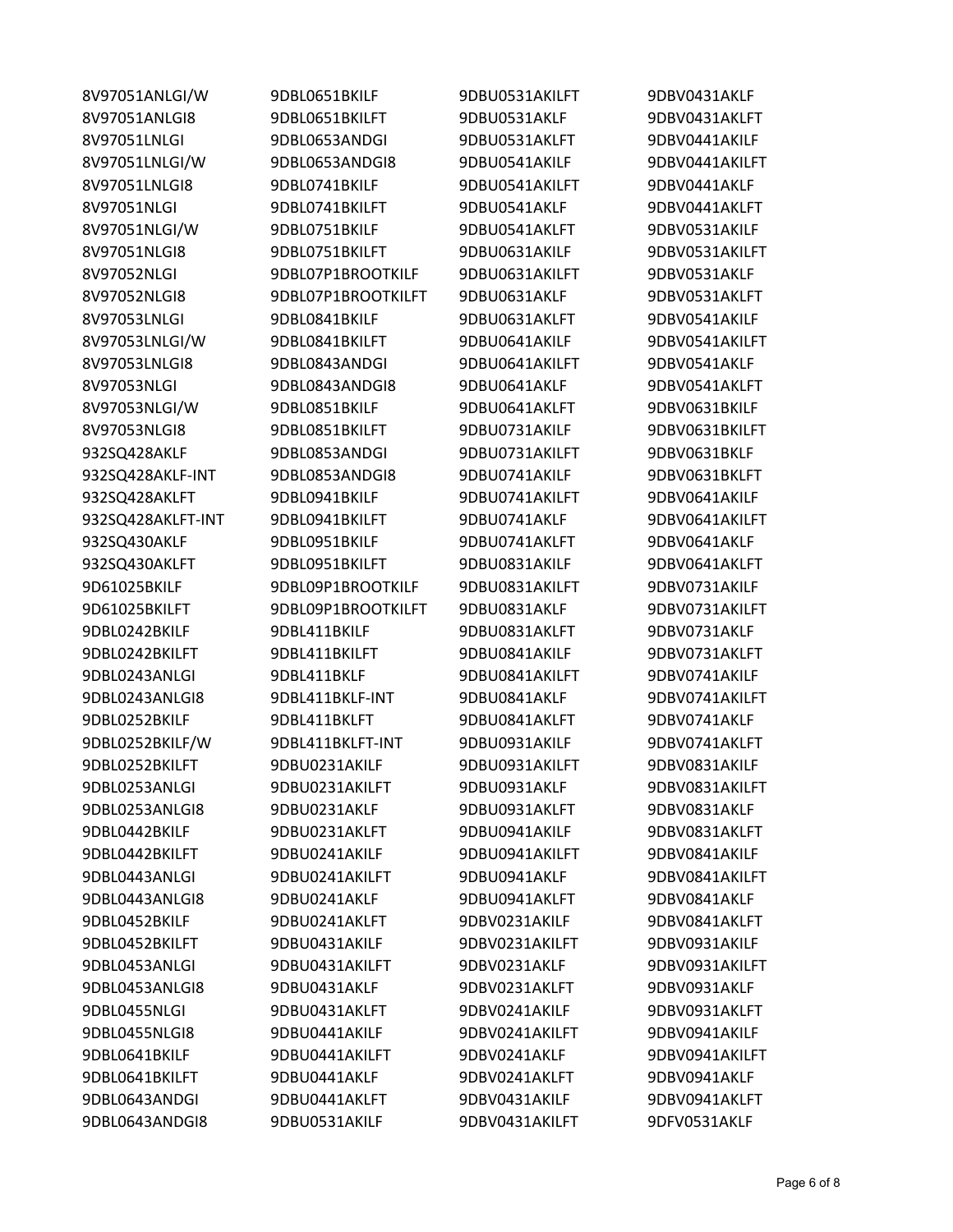9DFV0531AKLFT 9FGL0651CKILF 9FGU0231AKLFT 9FGV0631CKLF

9DML0441AKILF 9FGL0651CKILFT 9FGU0241AKILF 9FGV0631CKLFT 9DML0441AKILFT 9FGL0841AKILF 9FGU0241AKILFT 9FGV0641AKILF 9DML0451AKILF 9FGL0841AKILFT 9FGU0241AKLF 9FGV0641AKILFT 9DML0451AKILFT 9FGL0841CKILF 9FGU0241AKLFT 9FGV0641AKLF 9DML2855NDGI 9FGL0841CKILFT 9FGU0431AKILF 9FGV0641AKLFT 9DML2855NDGI8 9FGL0851AKILF 9FGU0431AKILFT 9FGV0831CKILF 9DMU0131AKILF 9FGL0851AKILFT 9FGU0431AKLF 9FGV0831CKILFT 9DMU0131AKILFT 9FGL0851CKILF 9FGU0431AKLFT 9FGV0831CKLF 9DMU0141AKILF 9FGL0851CKILFT 9FGU0441AKILF 9FGV0831CKLFT 9DMU0141AKILFT 9FGL699AKLF 9FGU0441AKILFT 9FGV0841AKILF 9DMU0431AKILF 9FGL699AKLFT 9FGU0441AKLF 9FGV0841AKILFT 9DMU0431AKILFT 9FGP204BKLF 9FGU0441AKLFT 9FGV0841AKLF 9DMU0441AKILF 9FGP204BKLF-1K 9FGU0631CKILF 9FGV0841AKLFT 9DSL0891NDGI8 9FGP318BKILF 9FGU0841AKILFT 9INT31H200NLGI 9FGL0241AKILF 9FGP318BKILFT 9FGU0841AKLF 9INT31H200NLGI8 9FGL0241AKILFT 9FGS9091BNBGI 9FGU0841AKLFT 9INT31H400NLGI 9FGL0241CKILF 9FGS9091BNBGI8 9FGV0231AKILF 9INT31H400NLGI8 9FGL0241CKILFT 9FGS9091CNBGI 9FGV0231AKILFT 9LRS3187BKILF 9FGL0251AKILF 9FGS9091CNBGI8 9FGV0231AKLF 9LRS3187BKILF-INT 9FGL0251AKILFT 9FGS9092ANBGI 9FGV0231AKLFT 9LRS3187BKILFT 9FGL0251CKILFT 9FGS9092CNBGI 9FGV0241AKILFT 9LRS3187BKLF 9FGL0441AKILF 9FGS9092CNBGI8 9FGV0241AKLF 9LRS3187BKLFT 9FGL0441AKILFT 9FGS9093ANBGI 9FGV0241AKLFT 9M31093ANLGI 9FGL0441CKILF 9FGS9093ANBGI8 9FGV0431AKILF 9M31093ANLGI8 9FGL0441CKILFT 9FGS9093CNBGI 9FGV0431AKILFT 9P40301BKILF 9FGL0451AKILF 9FGS9093CNBGI8 9FGV0431AKLF 9P40301BKILFT 9FGL0451AKILFT 9FGS9095NLGI 9FGV0431AKLFT 9SBV0802AKILF 9FGL0451CKILF 9FGS9095NLGI8 9FGV0441AKILF 9SBV0802AKILFT 9FGL0451CKILFT 9FGS9204ROOTNBGI 9FGV0441AKILFT 9SQL4952CNLGI 9FGL0641CKILF 9FGS9204ROOTNBGI8 9FGV0441AKLF 9SQL4952CNLGI8 9FGL0641CKILFT 9FGU0231AKILF 9FGV0441AKLFT 9SQL4954CNLGI 9FGL0651AKILF 9FGU0231AKILFT 9FGV0631CKILF 9SQL4954CNLGI8 9FGL0651AKILFT 9FGU0231AKLF 9FGV0631CKILFT 9SQL4958CNDGI

9DMU0441AKILFT 9FGP204BKLF-INT 9FGU0631CKILFT 9FGV1001BROOTNBGI 9DMV0131BKILF 9FGP204BKLFT 9FGU0631CKLF 9FGV1001BROOTNBGI8 9DMV0131BKILFT 9FGP204BKLFT-1K 9FGU0631CKLFT 9FGV1001CROOTNBGI 9DMV0141AKILF 9FGP204BKLFT-INT 9FGU0641AKILF 9FGV1001CROOTNBGI8 9DMV0141AKILFT 9FGP205AKLF 9FGU0641AKILFT 9FGV1002BROOTNBGI 9DMV0141BKILF 9FGP205AKLF-1K 9FGU0641AKLF 9FGV1002BROOTNBGI8 9DMV0141BKILFT 9FGP205AKLFT 9FGU0641AKLFT 9FGV1002CROOTNBGI 9DMV0431AKILF 9FGP205AKLFT-1K 9FGU0831CKILF 9FGV1002CROOTNBGI8 9DMV0431AKILFT 9FGP304BKILF 9FGU0831CKILFT 9FGV1004BROOTNBGI 9DMV0441AKILF 9FGP304BKILFT 9FGU0831CKLF 9FGV1004BROOTNBGI8 9DMV0441AKILFT 9FGP315BKILF 9FGU0831CKLFT 9FGV1004CROOTNBGI 9DSL0891NDGI 9FGP315BKILFT 9FGU0841AKILF 9FGV1004CROOTNBGI8 9FGL0251CKILF 9FGS9092ANBGI8 9FGV0241AKILF 9LRS3187BKILFT-INT